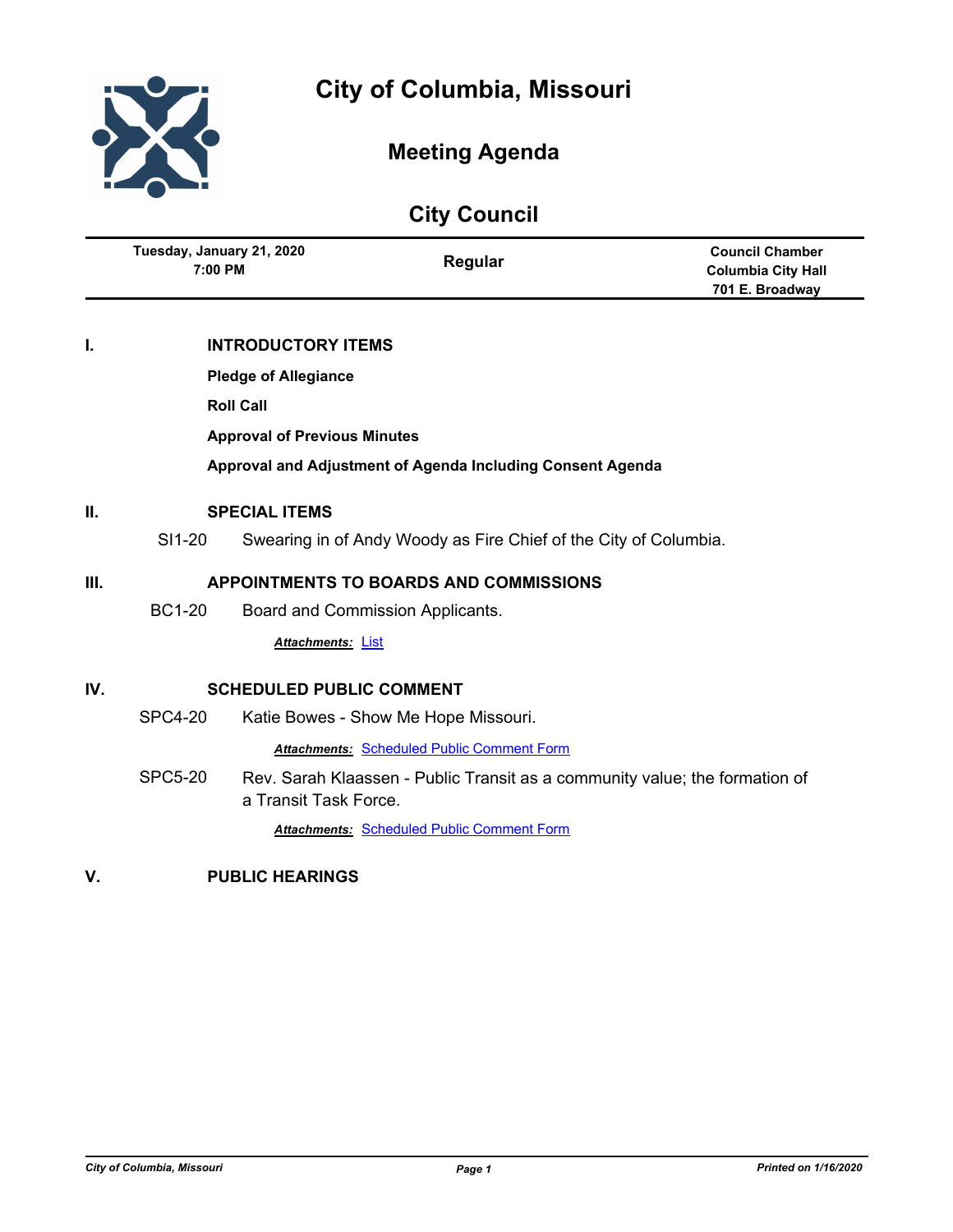### **VI. OLD BUSINESS**

B348-19 Amending Chapter 29 of the City Code to establish use-specific standards governing the operation of short-term rentals (Case No. 31-2019). (Tabled at the December 2, 2019 Council Meeting.) (The City Council intends to table this item to the February 3, 2020 Council Meeting.)

**Recommended Action:** [Read & Vote/Mayor Memo]

**Attachments: [Council Memo](http://gocolumbiamo.legistar.com/gateway.aspx?M=F&ID=0b07c885-95f9-4ed5-9824-cf5f7841d4ee.docx)** [Chap. 29-3.3\(pp\) Text Amendment](http://gocolumbiamo.legistar.com/gateway.aspx?M=F&ID=877a6665-a6ed-477a-86ba-3d4cddd36f76.pdf) [Staff Report to the Planning and Zoning Commission \(10-10-19\)](http://gocolumbiamo.legistar.com/gateway.aspx?M=F&ID=5f717cc8-5b0c-4fac-9653-c6d9ad0072f9.docx) [Excerpts from Minutes](http://gocolumbiamo.legistar.com/gateway.aspx?M=F&ID=154747de-fb34-473d-9c50-6cb643fbaebf.docx) [Public Correspondence \(as of 10-4-19\)](http://gocolumbiamo.legistar.com/gateway.aspx?M=F&ID=89cfd37f-a6b4-4ab5-a2fd-349cb1ad3575.pdf) **[Ordinance](http://gocolumbiamo.legistar.com/gateway.aspx?M=F&ID=b11c31d6-dcb3-42ed-b8a0-1500fb198288.doc)** 

B2-20 Granting the issuance of a conditional use permit to TKG St. Peters Shopping Center LLC to allow the establishment of a drive-up facility (restaurant) on property located at 201 S. Providence Road in the M-DT (Mixed-Use Downtown) zoning district; providing a severability clause (Case No. 06-2020).

[2nd Read & Vote/Mayor Memo] *Recommended Action:*

**Attachments: [Council Memo](http://gocolumbiamo.legistar.com/gateway.aspx?M=F&ID=85340038-4d56-4945-8bc6-0681469fe49f.docx)** 

[Staff Report to Planning and Zoning Commission](http://gocolumbiamo.legistar.com/gateway.aspx?M=F&ID=6e4e2523-7449-471a-bd65-4eaa65c09e6c.docx)

**[Attachment to PZC Report-Conceptual Site Plan](http://gocolumbiamo.legistar.com/gateway.aspx?M=F&ID=3566dda9-780e-469f-aa51-7f817bb682e6.pdf)** 

[Attachment to PZC Report-Supporting Documentation from Applicant](http://gocolumbiamo.legistar.com/gateway.aspx?M=F&ID=0f7729cd-0ae6-4c9c-9d0d-881f16751e89.docx)

[Attachment to PZC Report-M-DT Regulating Plan](http://gocolumbiamo.legistar.com/gateway.aspx?M=F&ID=414ed5dd-b7c6-472c-a873-58b9bfc4e7b2.pdf)

[Attachment to PZC Report-Providence Road Policy Resolution \(2005\)](http://gocolumbiamo.legistar.com/gateway.aspx?M=F&ID=13687f03-ba81-4b50-aa0e-465d9f2bea06.pdf)

[Locator Maps](http://gocolumbiamo.legistar.com/gateway.aspx?M=F&ID=15964011-2c60-4cf9-b1f0-9a17bd9c523d.pdf)

[Excerpts from Minutes](http://gocolumbiamo.legistar.com/gateway.aspx?M=F&ID=b3bb1f77-8d95-4a33-b2cf-fab6ac175c9a.docx)

**[Ordinance](http://gocolumbiamo.legistar.com/gateway.aspx?M=F&ID=88536a4f-d703-4c6d-bb84-3b0dfb171587.doc)** 

**[Exhibit A to Ordinance](http://gocolumbiamo.legistar.com/gateway.aspx?M=F&ID=cf64837a-381c-455c-8d75-bd72a884eac8.docx)** 

**[Exhibit B to Ordinance](http://gocolumbiamo.legistar.com/gateway.aspx?M=F&ID=844fe83d-3829-4331-b510-a60f4e9cd98f.pdf)** 

B9-20 Amending Chapter 14 of the City Code as it relates to parking violations; repealing Section 14-616 and amending Chapter 15 to repeal and re-enact in place thereof a new Section 15-19 relating to Municipal Court costs.

Recommended Action: [2nd Read & Vote/Mayor Memo]

**Attachments: [Council Memo](http://gocolumbiamo.legistar.com/gateway.aspx?M=F&ID=2b9ea727-ac7d-4d3f-9296-a87af02da379.docx)**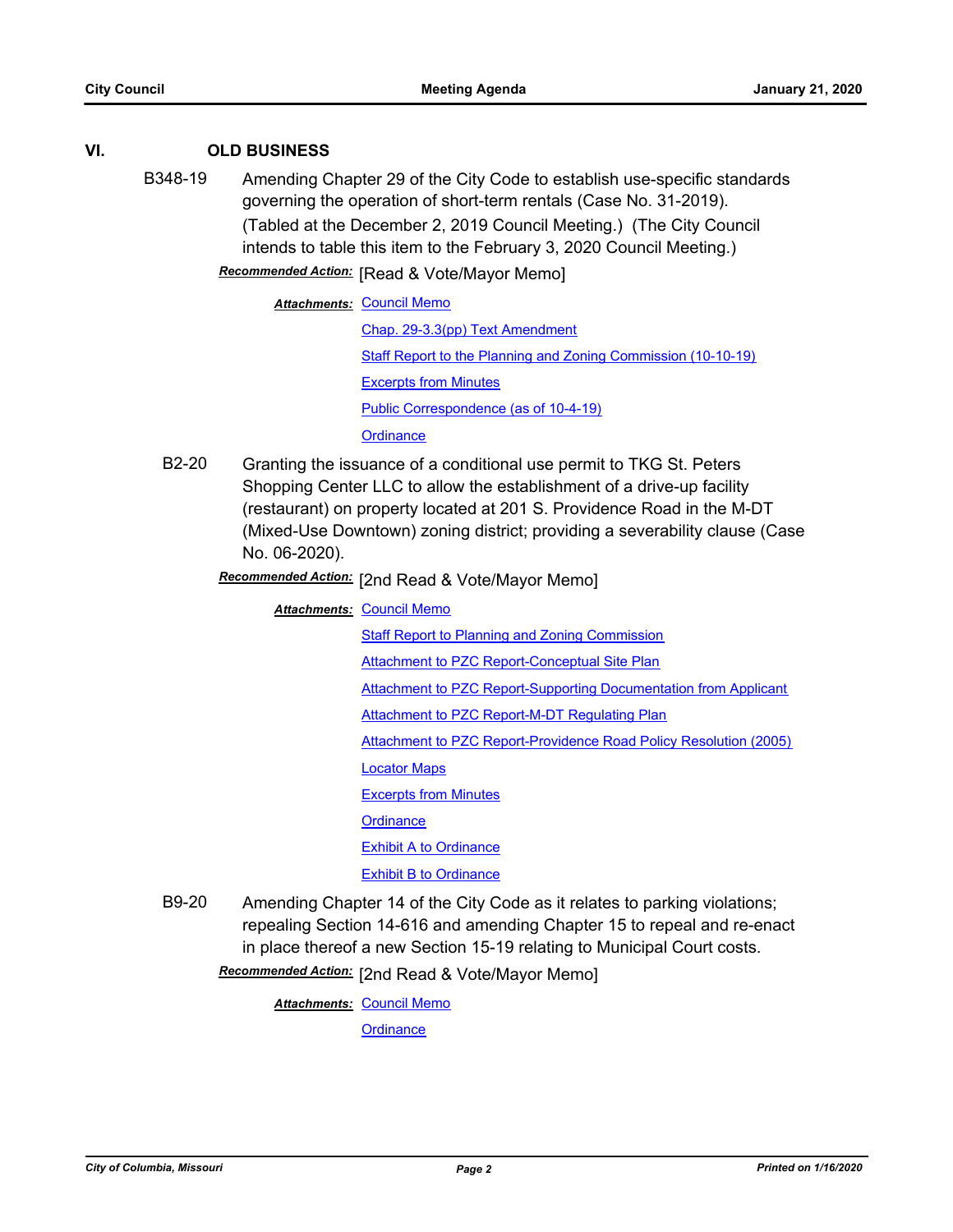### **VII. CONSENT AGENDA**

B1-20 Calling a municipal election for Council Members for Wards 1 and 5.

Recommended Action: [2nd Read & Vote/Mayor Memo]

**Attachments: [Council Memo](http://gocolumbiamo.legistar.com/gateway.aspx?M=F&ID=be055849-95bf-4d43-9d64-b12c603b864a.docx)** 

**[Ordinance](http://gocolumbiamo.legistar.com/gateway.aspx?M=F&ID=23bf7c3a-dbea-4eb3-966f-3829f563ad7b.doc)** 

[Exhibit A to Ordinance](http://gocolumbiamo.legistar.com/gateway.aspx?M=F&ID=f6e77e91-2c8a-410e-bbe0-8147528f6c28.doc)

B3-20 Approving the Final Plat of "Ripley Street Subdivision" located on the northeast corner of the intersection of Ripley Street and Richardson Street (300 and 302 Ripley Street); authorizing a performance contract (Case No. 236-2019).

[2nd Read & Vote/Mayor Memo] *Recommended Action:*

**Attachments: [Council Memo](http://gocolumbiamo.legistar.com/gateway.aspx?M=F&ID=b1d4dc9a-4b2d-417b-a0ff-6d8d29ef35ae.docx)** 

[Locator Maps](http://gocolumbiamo.legistar.com/gateway.aspx?M=F&ID=6f57cca3-f954-4959-9064-48ef3fb95c04.pdf)

[Final Plat](http://gocolumbiamo.legistar.com/gateway.aspx?M=F&ID=c25a2726-6d04-4dea-9bb6-dc6f69f97381.pdf)

**[Ordinance](http://gocolumbiamo.legistar.com/gateway.aspx?M=F&ID=a84c1918-7eb8-4e3c-bb5e-6b814dd7e7fd.doc)** 

[Exhibit A to Ordinance](http://gocolumbiamo.legistar.com/gateway.aspx?M=F&ID=72b9f60f-04d7-4806-bb54-a3fac5ed6b06.pdf)

B4-20 Approving the Final Plat of "Liberty Square - Plat 5," located on the southwest corner of Penn Terrace and Creekwood Parkway (Case No. 11-2020).

Recommended Action: [2nd Read & Vote/Mayor Memo]

**Attachments: [Council Memo](http://gocolumbiamo.legistar.com/gateway.aspx?M=F&ID=9fcfdcde-b146-4f6c-a7d1-1833359fbed0.docx)** 

[Locator Maps](http://gocolumbiamo.legistar.com/gateway.aspx?M=F&ID=04a1876b-dbea-4ec9-8e98-fc54af407f61.pdf)

[Final Plat](http://gocolumbiamo.legistar.com/gateway.aspx?M=F&ID=33bed345-9b3e-4abc-81f1-9a5c93f6d9f7.pdf)

**[Ordinance](http://gocolumbiamo.legistar.com/gateway.aspx?M=F&ID=81c8a9c3-ba53-44fa-8ff4-0357be56a5e7.doc)** 

B5-20 Authorizing an agreement with The Curators of the University of Missouri, on behalf of its Veterinary Medical Teaching Hospital, for emergency veterinary services.

**Recommended Action:** [2nd Read & Vote/Mayor Memo]

**Attachments: [Council Memo](http://gocolumbiamo.legistar.com/gateway.aspx?M=F&ID=88232c57-6eb6-483a-9cb9-7d2e8c547c32.docx)** 

**[Ordinance](http://gocolumbiamo.legistar.com/gateway.aspx?M=F&ID=cd4a55d7-f317-4dff-b919-d24f93b28946.doc)** 

### [Exhibit A to Ordinance](http://gocolumbiamo.legistar.com/gateway.aspx?M=F&ID=323bac9f-8176-40a4-a28b-8dad8a97d984.pdf)

B6-20 Amending the FY 2020 Annual Budget by appropriating funds for the Share the Light Program for the purchase of smoke alarms and carbon monoxide alarms to be distributed to low income residents.

Recommended Action: [2nd Read & Vote/Mayor Memo]

**Attachments: [Council Memo](http://gocolumbiamo.legistar.com/gateway.aspx?M=F&ID=c2326f03-1d2a-4449-9a8f-16db213880f5.docx)**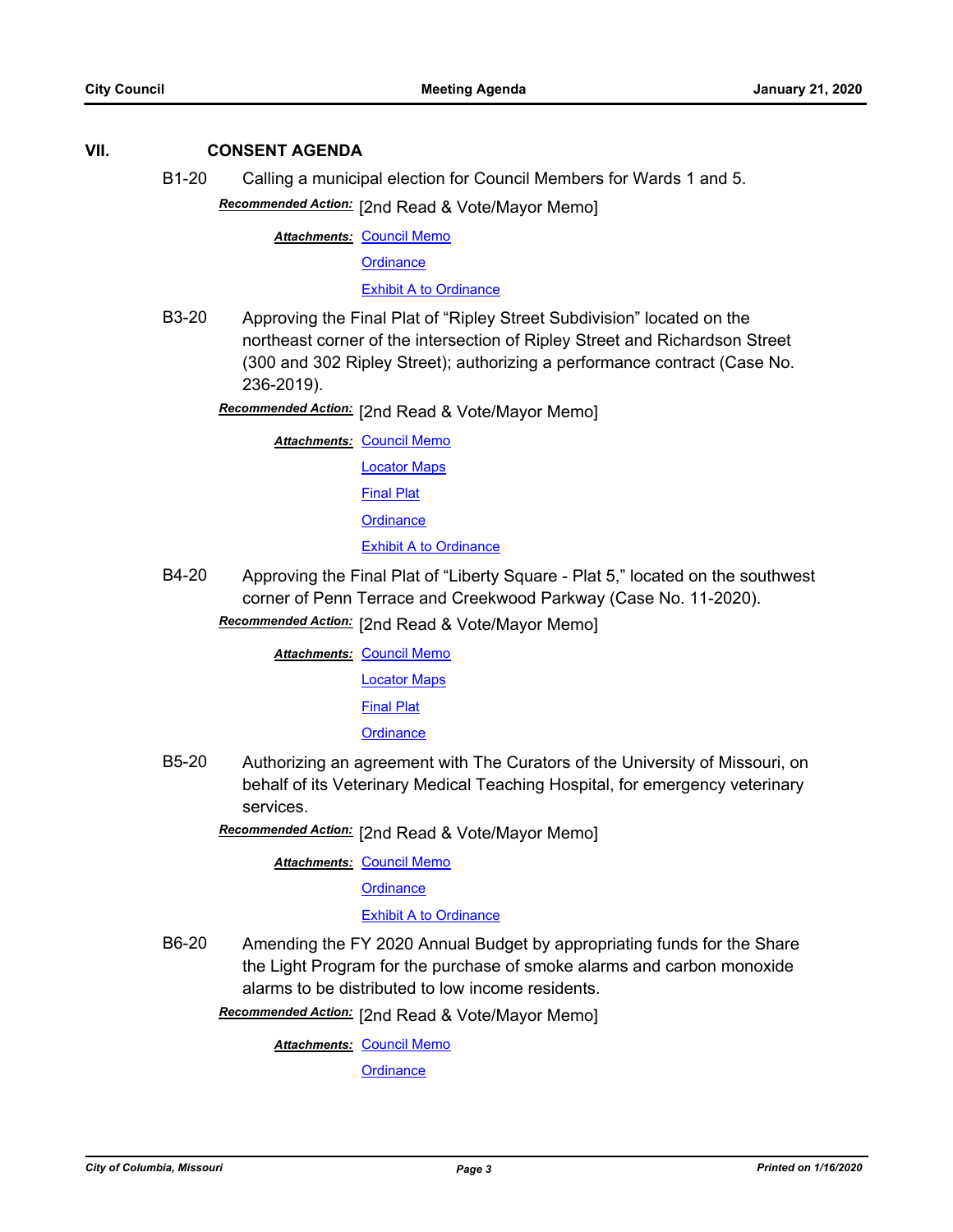B7-20 Accepting donated funds for the Parks and Recreation Department's Holiday Toys for Columbia's Youth Program; amending the FY 2020 Annual Budget by appropriating funds.

Recommended Action: [2nd Read & Vote/Mayor Memo]

**Attachments: [Council Memo](http://gocolumbiamo.legistar.com/gateway.aspx?M=F&ID=1c900aff-8304-4ed6-a74d-4161e40e7111.docx)** 

**[Ordinance](http://gocolumbiamo.legistar.com/gateway.aspx?M=F&ID=5f9274d1-7914-4671-84c4-668944ce537c.doc)** 

B8-20 Accepting donations for various Parks and Recreation Department programs; amending the FY 2020 Annual Budget by appropriating funds.

Recommended Action: [2nd Read & Vote/Mayor Memo]

**Attachments: [Council Memo](http://gocolumbiamo.legistar.com/gateway.aspx?M=F&ID=e91d74bc-8715-41eb-83b6-ad81f0ee64f9.docx)** 

**[Ordinance](http://gocolumbiamo.legistar.com/gateway.aspx?M=F&ID=9da8b8e9-2136-40ca-95fb-6ca14d207d43.doc)** 

R2-20 Setting a public hearing: voluntary annexation of property located on the south side of I-70 Drive SE and east of Upland Creek Road (5300 I-70 Drive SE) (Case No. 51-2020).

**Recommended Action:** [Read & Vote/Mayor Memo]

**Attachments: [Council Memo](http://gocolumbiamo.legistar.com/gateway.aspx?M=F&ID=79f73f42-8be8-45f4-ad1e-6a0ecb59ce1e.docx)** 

[Locator Maps](http://gocolumbiamo.legistar.com/gateway.aspx?M=F&ID=faf32bcf-dacd-495b-8097-b99da3dcb3e2.pdf)

[Annexation Petition](http://gocolumbiamo.legistar.com/gateway.aspx?M=F&ID=b5557087-70a9-4c3b-b4c0-7fa2659fcabd.pdf)

**[Resolution](http://gocolumbiamo.legistar.com/gateway.aspx?M=F&ID=4e9ed65b-c245-4a4d-b6ff-248b0519d34a.doc)** 

R3-20 Authorizing various Adopt a Spot agreements.

**Recommended Action:** [Read & Vote/Mayor Memo]

**Attachments: [Council Memo](http://gocolumbiamo.legistar.com/gateway.aspx?M=F&ID=824499b7-d3ad-4599-be26-b9836514d334.docx)** 

[Adopt a Spot Agreements](http://gocolumbiamo.legistar.com/gateway.aspx?M=F&ID=887ccf17-4635-4f31-90fe-287d410a5ffe.pdf)

**[Resolution](http://gocolumbiamo.legistar.com/gateway.aspx?M=F&ID=26ffbd65-d60d-4bda-ba4d-9cab2d62be15.doc)** 

R4-20 Authorizing a memorandum of understanding with Counter Tools for technical assistance, training and software tools to facilitate data collection on tobacco retailers in Columbia.

**Recommended Action:** [Read & Vote/Mayor Memo]

**Attachments: [Council Memo](http://gocolumbiamo.legistar.com/gateway.aspx?M=F&ID=2a54d0f6-327f-46d7-a9ad-da8b5c85b7b6.docx)** 

**[Resolution](http://gocolumbiamo.legistar.com/gateway.aspx?M=F&ID=79f84986-956e-4bb9-b705-0525b18a2568.doc)** 

### [Exhibit A to Resolution](http://gocolumbiamo.legistar.com/gateway.aspx?M=F&ID=01d9ef25-2c0d-4c5f-b5bb-439324bc2716.pdf)

R5-20 Authorizing an agreement with the U.S. Committee for Refugees and Immigrants for medical screening services.

**Recommended Action:** [Read & Vote/Mayor Memo]

**Attachments: [Council Memo](http://gocolumbiamo.legistar.com/gateway.aspx?M=F&ID=78a9b9ed-5730-4565-89b0-95b2d9214dfd.docx)** 

**[Resolution](http://gocolumbiamo.legistar.com/gateway.aspx?M=F&ID=00ddf01c-cec8-4e66-b896-56b25ae5ce85.doc)** 

[Exhibit A to Resolution](http://gocolumbiamo.legistar.com/gateway.aspx?M=F&ID=7cafdb06-d72b-4b93-ba0c-5b71b3b6fb2d.pdf)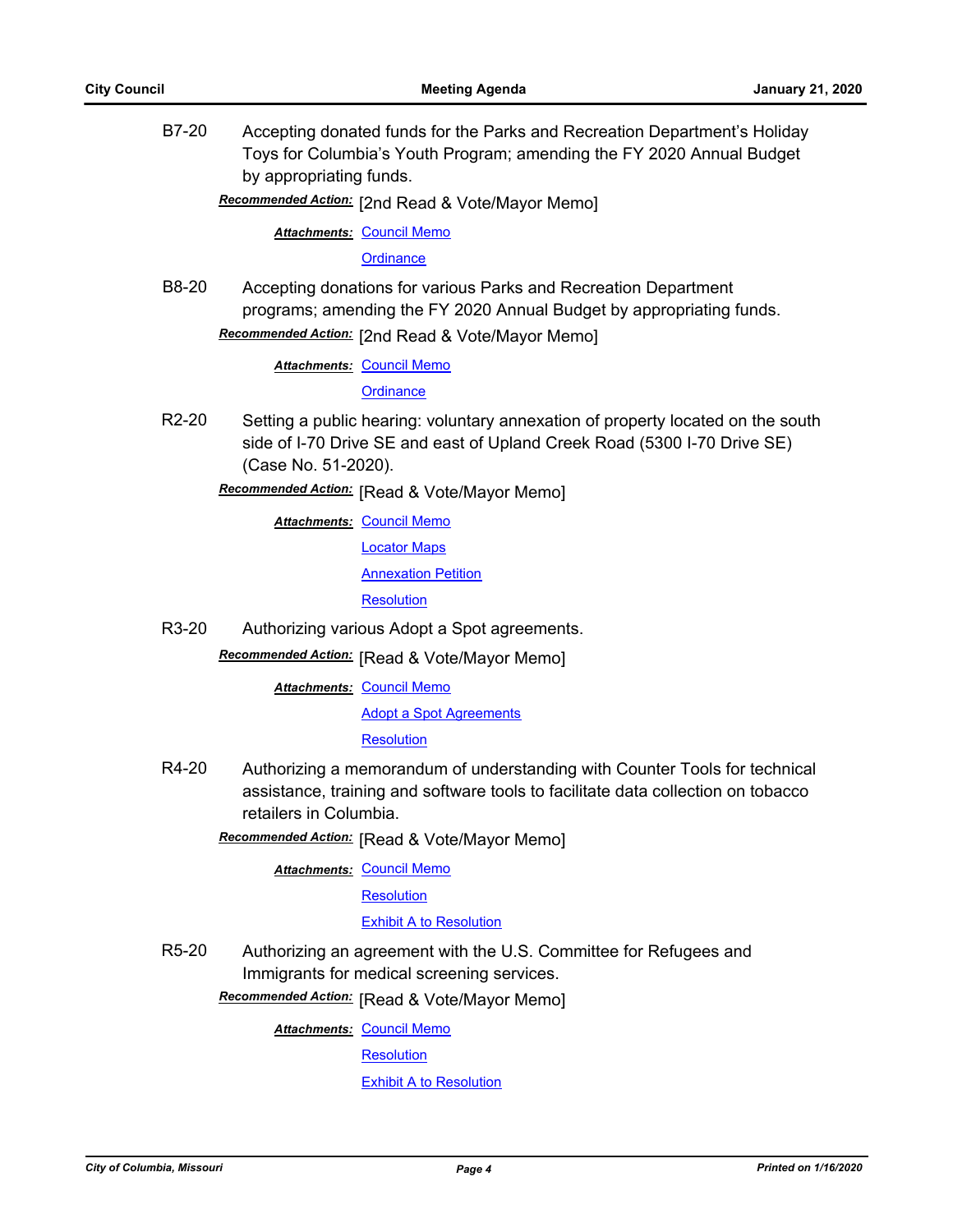R6-20 Approving and adopting revisions to the Transportation Regulated Employee Drug and Alcohol Use Policy for City employees.

**Recommended Action:** [Read & Vote/Mayor Memo]

**Attachments: [Council Memo](http://gocolumbiamo.legistar.com/gateway.aspx?M=F&ID=afa50afb-dd8f-462f-b630-a8cf52fef831.docx)** 

**[Resolution](http://gocolumbiamo.legistar.com/gateway.aspx?M=F&ID=954a850e-3cde-4463-a3c4-e757ef813a50.doc)** 

[Exhibit A to Resolution](http://gocolumbiamo.legistar.com/gateway.aspx?M=F&ID=49621afc-b7e5-4e50-b88c-fe4d8acc4fdc.pdf)

R7-20 Authorizing Amendment No. 1 to the agreement for professional engineering services with Burns & McDonnell Engineering Company, Inc. for construction phase services for remediation of surface gradients at the intersection of Runway 13-31 and Runway 2-20 at the Columbia Regional Airport.

**Recommended Action:** [Read & Vote/Mayor Memo]

**Attachments: [Council Memo](http://gocolumbiamo.legistar.com/gateway.aspx?M=F&ID=ced95f8e-ed91-49a6-b3bf-d70b4cbb2184.docx)** 

**[Resolution](http://gocolumbiamo.legistar.com/gateway.aspx?M=F&ID=df3c1899-efc2-4bbf-9e12-1f3bb1bb3ea8.doc)** 

[Exhibit A to Resolution](http://gocolumbiamo.legistar.com/gateway.aspx?M=F&ID=f7cb29e2-ef30-4c08-bb74-2120245e6b9b.pdf)

- R8-20 Authorizing CDBG grant agreements with Independent Living Center of Mid-Missouri, Inc. (d/b/a Services for Independent Living), Job Point, The Food Bank of Central & Northeast Missouri Inc., and the Housing Authority of the City of Columbia.
	- **Recommended Action:** [Read & Vote/Mayor Memo]

**Attachments: [Council Memo](http://gocolumbiamo.legistar.com/gateway.aspx?M=F&ID=794b9a77-04f0-4749-befe-886565af8337.docx) [Resolution](http://gocolumbiamo.legistar.com/gateway.aspx?M=F&ID=8a6b7023-666b-4d41-8ef7-c4e7d9a44ece.doc)** [Exhibit A to Resolution](http://gocolumbiamo.legistar.com/gateway.aspx?M=F&ID=6e98f13a-1921-4e9d-8cbb-78d77957246a.pdf) [Exhibit B to Resolution](http://gocolumbiamo.legistar.com/gateway.aspx?M=F&ID=d7c9bb48-50cb-4b76-af89-a00d197f9c65.pdf) [Exhibit C to Resolution](http://gocolumbiamo.legistar.com/gateway.aspx?M=F&ID=9ea0d0ab-d920-4711-995a-39763fcf6505.pdf) [Exhibit D to Resolution](http://gocolumbiamo.legistar.com/gateway.aspx?M=F&ID=95da002b-c00d-4dce-b422-9b8e04994636.pdf)

R9-20 Accepting unused funds received from Columbia Access Television (CAT).

**Recommended Action:** [Read & Vote/Mayor Memo]

**Attachments: [Council Memo](http://gocolumbiamo.legistar.com/gateway.aspx?M=F&ID=4095aae0-2125-4d26-8fe0-f71f01351a3b.docx)** 

**[Resolution](http://gocolumbiamo.legistar.com/gateway.aspx?M=F&ID=78d05935-3619-4064-84aa-39b2e0802275.doc)** 

R10-20 Authorizing a special event operations agreement with Ragtag Film Society for the 2020 True False Film Fest.

**Recommended Action:** [Read & Vote/Mayor Memo]

**Attachments: [Council Memo](http://gocolumbiamo.legistar.com/gateway.aspx?M=F&ID=58094cd5-1a80-41c4-8ea8-732bb533268f.docx)** 

**[Resolution](http://gocolumbiamo.legistar.com/gateway.aspx?M=F&ID=e3d03425-4a0c-4dfe-8c21-276525ade14e.doc)** 

[Attachment A to Resolution](http://gocolumbiamo.legistar.com/gateway.aspx?M=F&ID=31b812c7-078d-4d29-9954-ae16de0c2ad7.pdf)

**VIII. NEW BUSINESS**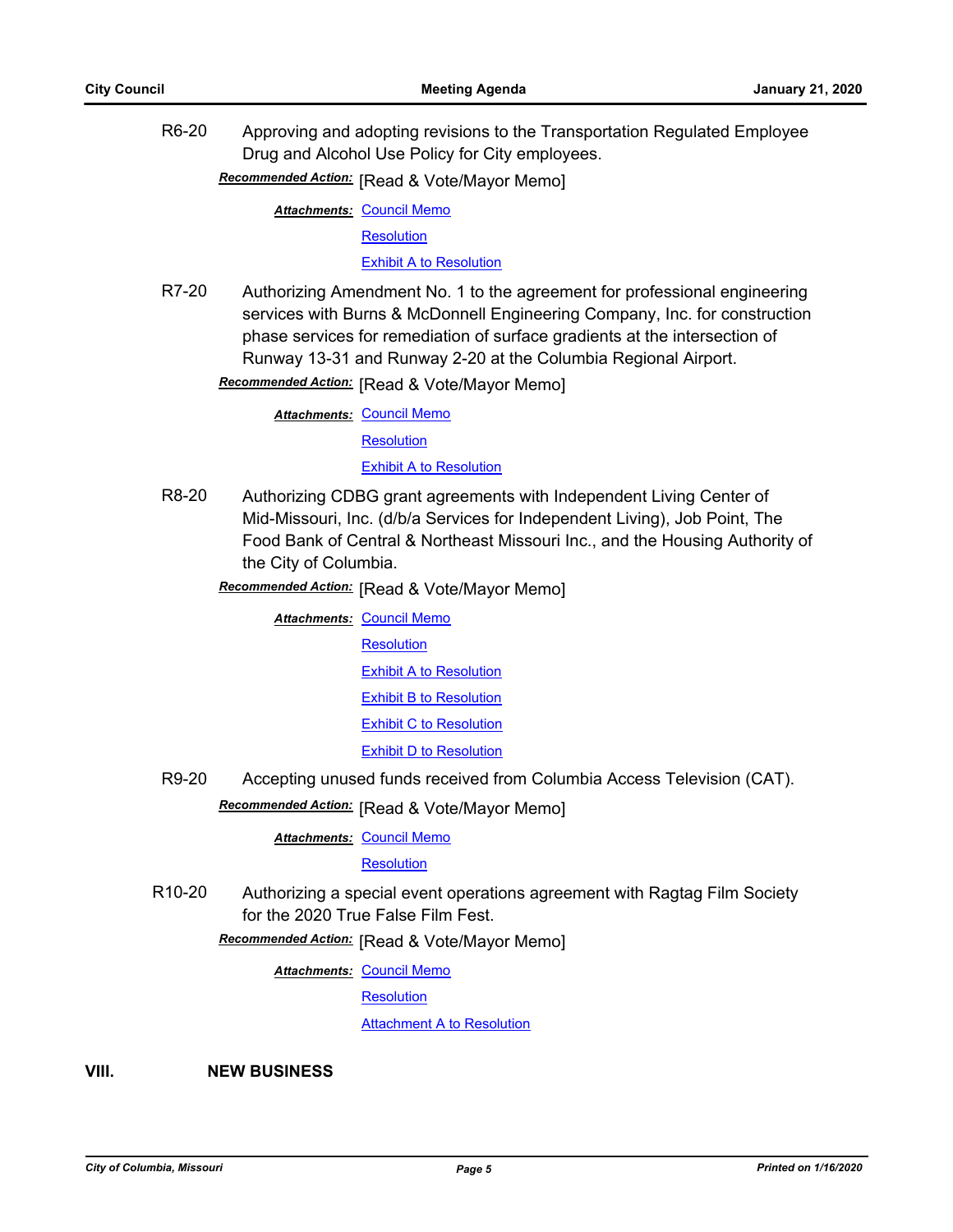### **IX. INTRODUCTION AND FIRST READING**

B10-20**\*\*** Rezoning property located on the southwest corner of the Lakeview Avenue and Poplar Street intersection from District R-MF (Multiple-family Dwelling) to District M-C (Mixed-use Corridor) (Case No. 21-2020).

**Recommended Action:** [Intro & 1st Read/Mayor Memo]

**Attachments: [Council Memo](http://gocolumbiamo.legistar.com/gateway.aspx?M=F&ID=35967e11-391e-4163-83cb-93201795117f.docx)** [Locator Maps](http://gocolumbiamo.legistar.com/gateway.aspx?M=F&ID=33a268aa-d012-4809-af27-e328c0cdd7c3.pdf) [Surrounding Zoning Graphic](http://gocolumbiamo.legistar.com/gateway.aspx?M=F&ID=c62c88b4-ca45-445a-a3f3-edeecce40d7a.docx) [Staff Report to Planning and Zoning Commission](http://gocolumbiamo.legistar.com/gateway.aspx?M=F&ID=992bd760-8ebe-4105-8c74-965dcb599553.docx) [Attachment to PZC Report-Rezoning Graphic](http://gocolumbiamo.legistar.com/gateway.aspx?M=F&ID=ea5427a6-8ca5-4b67-bdb1-7c80612127c9.pdf) [Excerpts from Minutes](http://gocolumbiamo.legistar.com/gateway.aspx?M=F&ID=b98c830b-0e31-4a7d-894f-7033bd067065.docx) **[Ordinance](http://gocolumbiamo.legistar.com/gateway.aspx?M=F&ID=056472e0-8b82-454b-b085-5761f339d877.doc)** 

B11-20**\*\*** Granting the issuance of a conditional use permit to Jonalyn Siemer to allow for the construction of an accessory dwelling unit on property located at 103 Anderson Avenue (Case No. 22-2020).

**Recommended Action:** [Intro & 1st Read/Mayor Memo]

**Attachments: [Council Memo](http://gocolumbiamo.legistar.com/gateway.aspx?M=F&ID=70734737-1102-442a-86cf-bb7434d1df8a.docx)** 

**[Staff Report to Planning and Zoning Commission](http://gocolumbiamo.legistar.com/gateway.aspx?M=F&ID=679b508c-3d09-49eb-9f05-6a0744c101c9.docx)** [Locator Maps](http://gocolumbiamo.legistar.com/gateway.aspx?M=F&ID=974b3216-5d2f-42ad-bfa6-e4451e1c0113.pdf) [Attachment to PZC Report-Info Provided by Applicant](http://gocolumbiamo.legistar.com/gateway.aspx?M=F&ID=e98f5537-1bb1-4372-bcf5-818ac3563eb1.pdf) [Excerpts from Minutes](http://gocolumbiamo.legistar.com/gateway.aspx?M=F&ID=537de609-1cb4-4d8e-9c63-42528f8ca583.docx) [Attachment to PZC Report-West Central Columbia Neighborhood Action Plan](http://gocolumbiamo.legistar.com/gateway.aspx?M=F&ID=ee53c0f8-a15d-487b-b4a9-8d6f1680cd96.pdf) **[Ordinance](http://gocolumbiamo.legistar.com/gateway.aspx?M=F&ID=bab57c51-5e67-4c41-90ff-76e613121220.doc)** [Exhibit A to Ordinance](http://gocolumbiamo.legistar.com/gateway.aspx?M=F&ID=7b9e8309-a925-48e7-aaf0-61e7a48c322a.docx)

B12-20**\*** Approving the Final Plat of "Arbor Falls, Plat No. 3A" located on the southeast corner of the Ranger Drive and Old Hawthorne Drive intersection (Case No. 35-2020).

Recommended Action: [Intro & 1st Read/Mayor Memo]

**Attachments: [Council Memo](http://gocolumbiamo.legistar.com/gateway.aspx?M=F&ID=e4e087b3-6d08-4288-8e1d-0cf163e64f98.docx)** 

[Locator Maps](http://gocolumbiamo.legistar.com/gateway.aspx?M=F&ID=9c3cc573-a3ba-4e2f-aad5-2dfc7ecb0979.pdf)

[Final Plat](http://gocolumbiamo.legistar.com/gateway.aspx?M=F&ID=c1d0d67d-38a6-4d44-bef8-5befe0d22a53.pdf)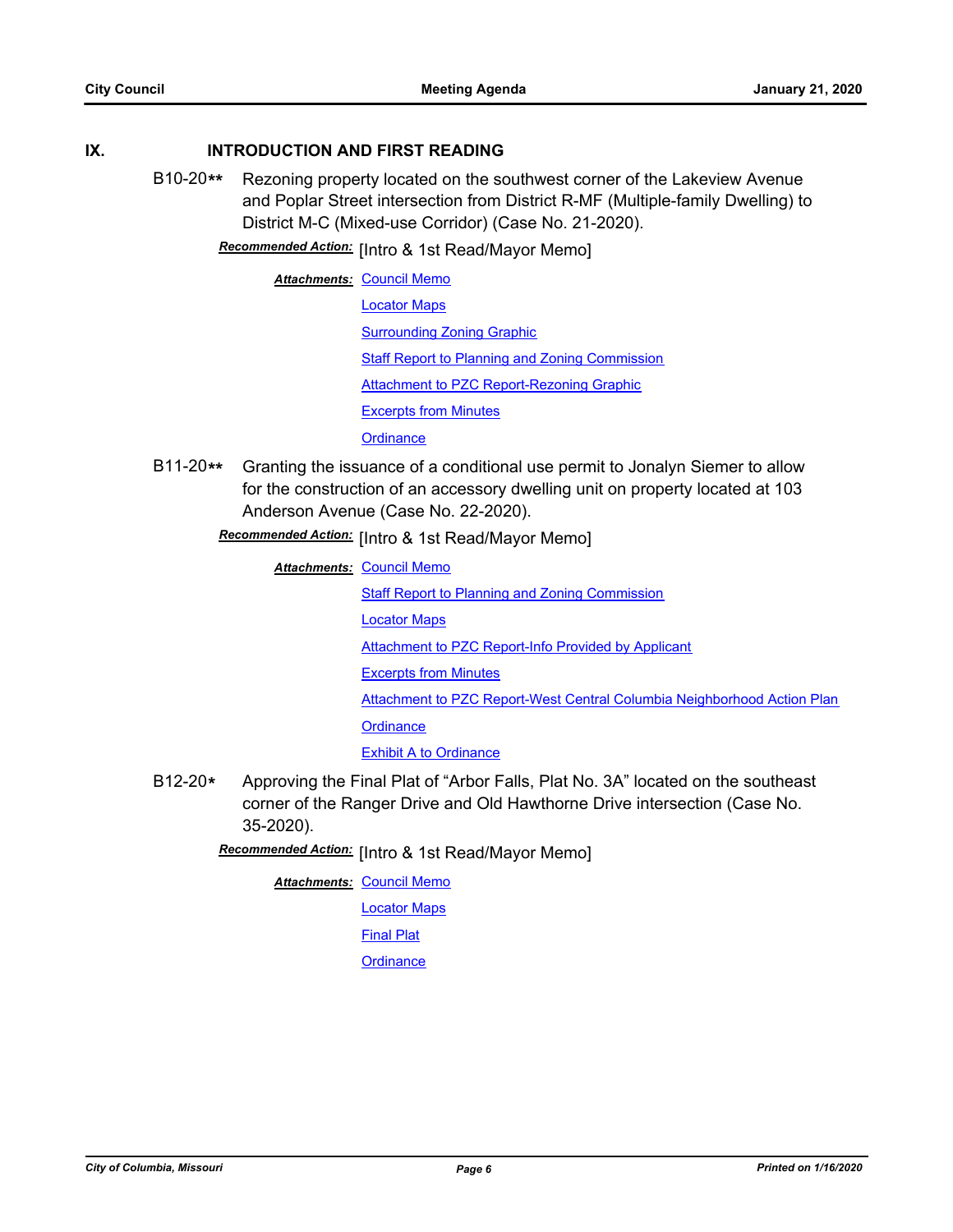B13-20**\*** Accepting a donation from Central Bank of Boone County for the 2020 Affordable Housing Summit; amending the FY 2020 Annual Budget by appropriating funds.

Recommended Action: [Intro & 1st Read/Mayor Memo]

**Attachments: [Council Memo](http://gocolumbiamo.legistar.com/gateway.aspx?M=F&ID=5a2c27fb-a4b8-4825-a592-f9004f29eb88.docx)** 

**[Ordinance](http://gocolumbiamo.legistar.com/gateway.aspx?M=F&ID=2a1c7287-503b-43ce-91be-1919e4975db3.doc)** 

B14-20**\*** Authorizing Amendment No. 1 to the agreement for professional engineering services with Weaver Consultants Group, LLC for the Columbia Sanitary Landfill Horizontal Expansion Permitting Project - Phase II; amending the FY 2020 Annual Budget by appropriating funds.

**Recommended Action:** [Intro & 1st Read/Mayor Memo]

**Attachments: [Council Memo](http://gocolumbiamo.legistar.com/gateway.aspx?M=F&ID=32c28dd8-cd01-46ac-a053-134f8c1e579b.docx)** 

**[Ordinance](http://gocolumbiamo.legistar.com/gateway.aspx?M=F&ID=4b8f7727-8241-4b94-91ed-16752c8f9436.doc)** 

**[Attachment A to Ordinance](http://gocolumbiamo.legistar.com/gateway.aspx?M=F&ID=03f6f19c-b679-407b-9262-5a95635a6391.pdf)** 

B15-20**\*** Authorizing the City Manager to execute an easement for highway purposes and a utility easement for fiber optic cable purposes to the Missouri Highways and Transportation Commission for property located along State Route B and adjacent to Columbia Terminal Railroad (COLT) right-of-way. **Recommended Action:** [Intro & 1st Read/Mayor Memo]

> **Attachments: [Council Memo](http://gocolumbiamo.legistar.com/gateway.aspx?M=F&ID=fe63e628-4f14-43a6-abb2-adf971192148.docx)** [Diagram - Exhibit A to Council Memo](http://gocolumbiamo.legistar.com/gateway.aspx?M=F&ID=927ae14c-c724-47a0-95d3-e73aae9bfe67.pdf)

> > **[Ordinance](http://gocolumbiamo.legistar.com/gateway.aspx?M=F&ID=1c080d76-44d5-4a9b-aec2-fe239be22d0d.doc)**

**[Attachment A to Ordinance](http://gocolumbiamo.legistar.com/gateway.aspx?M=F&ID=1dd2b4a2-8334-4ee3-b725-43d8b2c11640.pdf)** 

[Attachment B to Ordinance](http://gocolumbiamo.legistar.com/gateway.aspx?M=F&ID=bdd96224-544f-4d9a-9dc8-20c739507cdf.pdf)

- B16-20**\*** Amending the FY 2020 Annual Budget by appropriating funds for the replacement of street lights associated with the First Presbyterian Church sidewalk reconstruction project along a portion of the east side of Hitt Street between Locust Street and the alley south of Cherry Street.
	- Recommended Action: [Intro & 1st Read/Mayor Memo]

**Attachments: [Council Memo](http://gocolumbiamo.legistar.com/gateway.aspx?M=F&ID=4c9f4b4d-631a-4a32-b729-d98d46bdf17a.docx)** 

[Diagram - Exhibit A to Council Memo](http://gocolumbiamo.legistar.com/gateway.aspx?M=F&ID=7d10ce72-ae85-4674-9df9-a303bbc64e63.pdf)

**[Ordinance](http://gocolumbiamo.legistar.com/gateway.aspx?M=F&ID=84fa6a99-4743-46fd-8509-0131af9c1a82.doc)** 

B17-20**\*** Accepting a conveyance for utility and drainage purposes; accepting Stormwater Management/BMP Facilities Covenants.

Recommended Action: [Intro & 1st Read/Mayor Memo]

**Attachments: [Council Memo](http://gocolumbiamo.legistar.com/gateway.aspx?M=F&ID=6908d7cb-570e-4dab-b73d-7a8e0ceb3f74.docx)**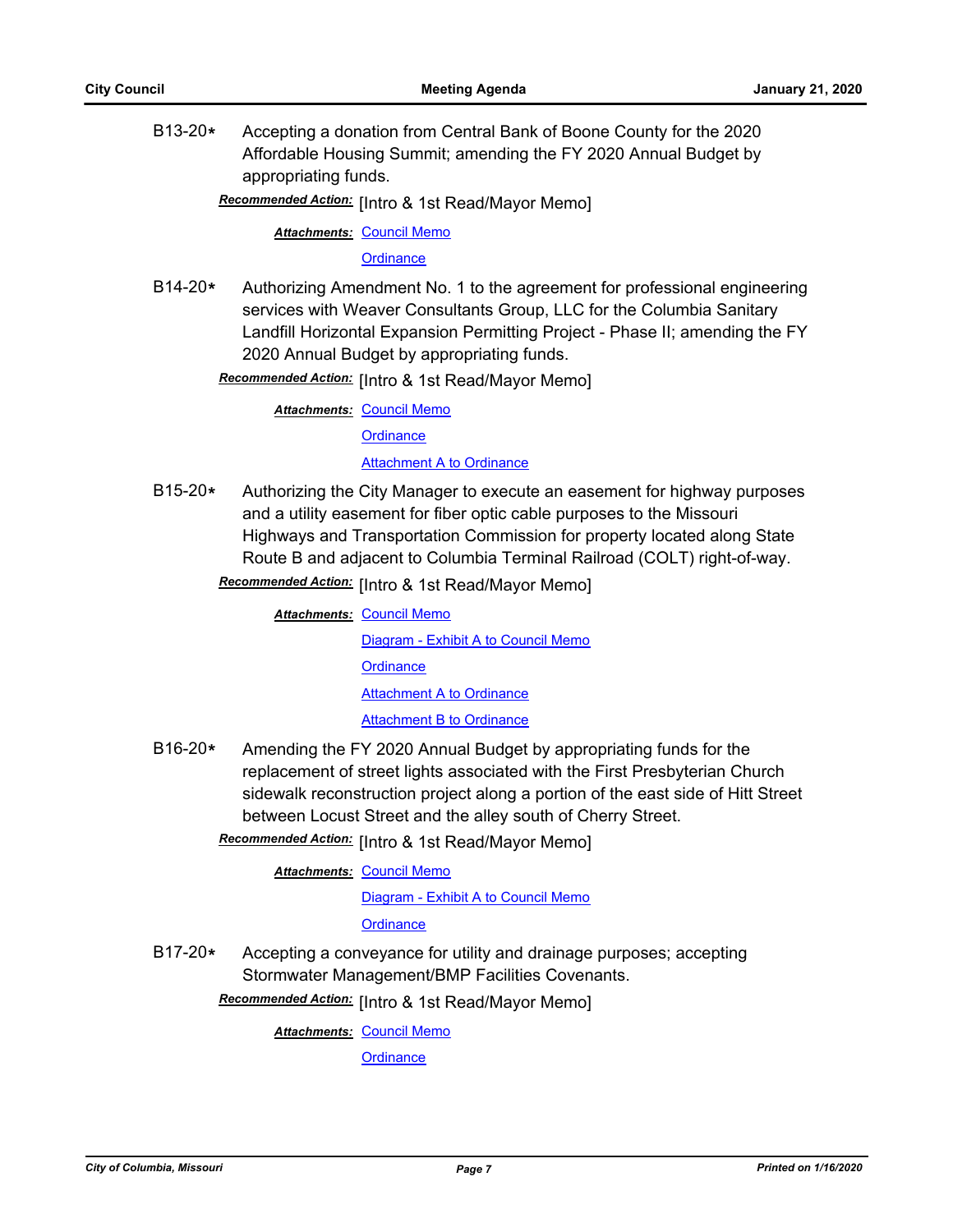B18-20**\*** Amending the FY 2020 Annual Budget by appropriating funds for outreach efforts related to the 2020 Census.

## [Intro & 1st Read/Mayor Memo] *Recommended Action:*

**Attachments: [Council Memo](http://gocolumbiamo.legistar.com/gateway.aspx?M=F&ID=457faeda-2591-4716-895d-9af5450b1591.docx)** 

**[Ordinance](http://gocolumbiamo.legistar.com/gateway.aspx?M=F&ID=9286b12f-84c1-4c53-9e23-912d364fb76f.doc)** 

B19-20**\*** Authorizing an agreement with Boone County, Missouri for public health services in 2020.

**Recommended Action:** [Intro & 1st Read/Mayor Memo]

**Attachments: [Council Memo](http://gocolumbiamo.legistar.com/gateway.aspx?M=F&ID=0cff96f0-dc14-4de6-9ba3-7d4266e8d3c1.docx)** 

**[Ordinance](http://gocolumbiamo.legistar.com/gateway.aspx?M=F&ID=196886a2-7915-4dd0-95b3-ffd66e5f8cfc.doc)** 

[Exhibit A to Ordinance](http://gocolumbiamo.legistar.com/gateway.aspx?M=F&ID=b3db8051-8864-41b8-aac7-0759b354cb99.pdf)

B20-20**\*** Authorizing an agreement with Boone County, Missouri for animal control services in 2020.

### Recommended Action: [Intro & 1st Read/Mayor Memo]

**Attachments: [Council Memo](http://gocolumbiamo.legistar.com/gateway.aspx?M=F&ID=a563f103-d934-4fc1-bd8b-e4a8881896ec.docx)** 

**[Ordinance](http://gocolumbiamo.legistar.com/gateway.aspx?M=F&ID=8bbe9659-5d9c-4491-8a7a-5e9aed417b5e.doc)** 

### **[Exhibit A to Ordinance](http://gocolumbiamo.legistar.com/gateway.aspx?M=F&ID=b4ad49a9-28d2-45a3-ad24-d56c5682831c.pdf)**

B21-20**\*** Amending Chapter 2 of the City Code as it relates to membership requirements and duties of the Downtown Columbia Leadership Council. Recommended Action: [Intro & 1st Read/Mayor Memo]

**Attachments: [Council Memo](http://gocolumbiamo.legistar.com/gateway.aspx?M=F&ID=6deab059-0a71-403d-870e-5919166139c9.docx)** 

[DLC Establishing Legislation](http://gocolumbiamo.legistar.com/gateway.aspx?M=F&ID=f6ac0e22-9dfc-477b-a5c4-0cca8355cc98.pdf)

**[Ordinance](http://gocolumbiamo.legistar.com/gateway.aspx?M=F&ID=9cd8ac27-7fe5-4bce-a6f5-d63e772dd039.doc)** 

- B22-20 Amending Chapter 13 and Chapter 26 of the City Code relating to bed and breakfast establishments and short-term rentals of residential dwelling units.
	- Recommended Action: [Intro & 1st Read/Mayor Memo]

**Attachments: [Council Memo](http://gocolumbiamo.legistar.com/gateway.aspx?M=F&ID=3a78bf8a-03f4-48d0-9910-5ff563f49f7a.docx)** 

**[Ordinance](http://gocolumbiamo.legistar.com/gateway.aspx?M=F&ID=bc3e4700-0f2f-4a52-887d-8123802c18ab.doc)** 

B23-20 Amending Chapter 22 of the City Code to add short-term rental provisions to the City's Rental Unit Conservation Law.

**Recommended Action:** [Intro & 1st Read/Mayor Memo]

**Attachments: [Council Memo](http://gocolumbiamo.legistar.com/gateway.aspx?M=F&ID=57507694-60ab-4129-970a-85bb85f12024.docx)**